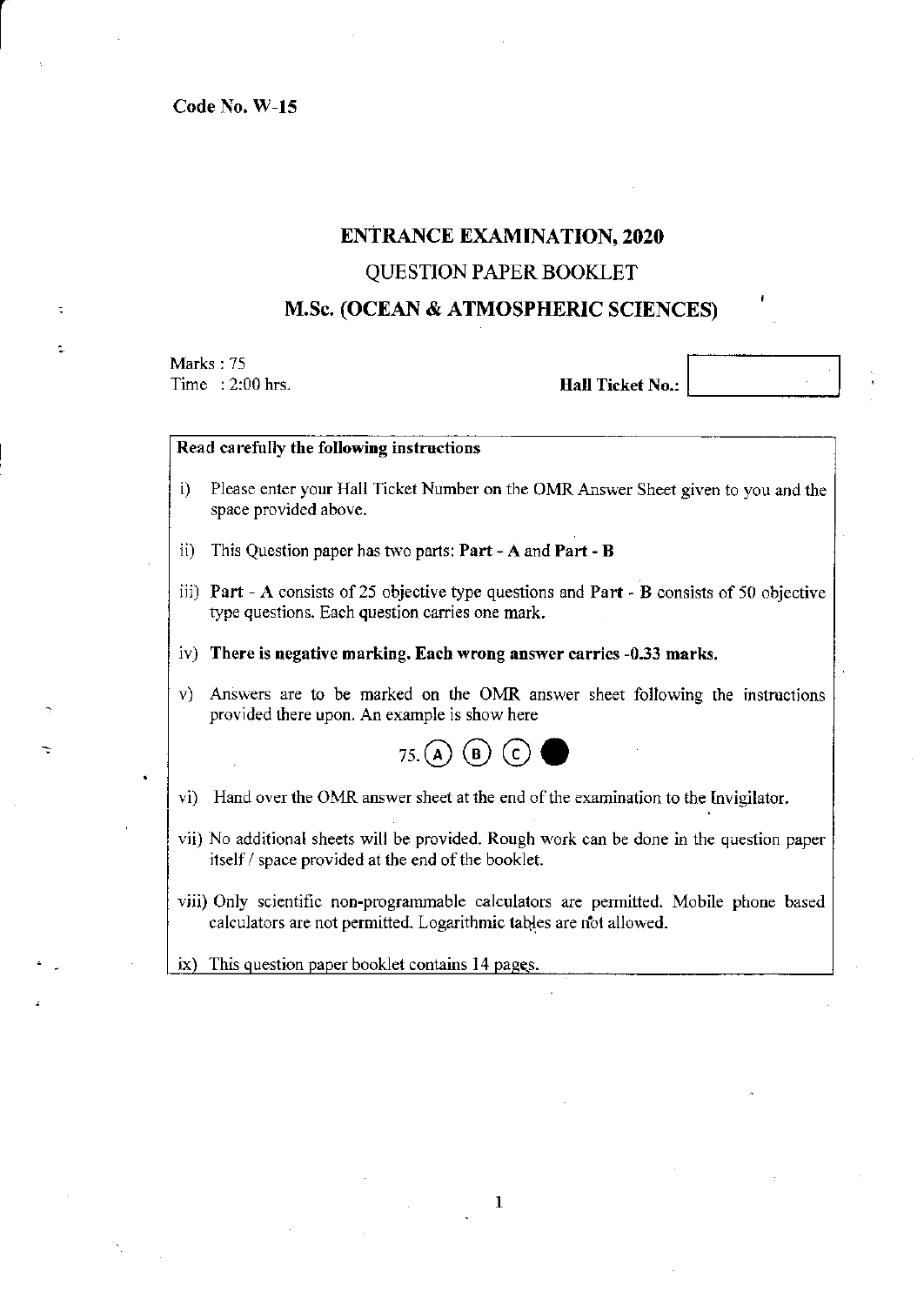## PART-A

1. A force of 12.5 N acts on a particle along a direction making an angle of  $37^{\circ}$  with the vertical. Find the component of the force in the vertical direction

A. 0.1 B. 1.0 C. 10.0 D.12.5

#### 2. The oxidation number of cobalt in  $K[Co(CO)_4]$  is

- A.+I B. -I  $C. +3$
- D. -3

## 3. If a, b and c are unit coplanar vectors, then the value of  $[2a-b 2b-c 2c-a]$  is

A. -1 B.O C.! D.2

4. Which of the following ions fonns most stable complex compound?

 $\mathbf{A}.\mathbf{Fe}^{3+}$ **B.**  $Cu^{2+}$  $C.$  Mn<sup>2+</sup> **D**.  $Ni^{2+}$ 

5. An ideal gas is taken around the cycle ABCA as shown in the p-V diagram



 $\frac{1 \cdot v}{v}$   $\frac{2 \cdot v}{v}$ <br>The total work done by the gas during the cycle is  $\mathcal{L}$ 

> A.pV B.2pV C. 3pV D.4pV

6. For x 23, the solution set of  $\{f(x) + |x-2|\}$   $f(x) \le 0$  lies in

A.  $(4, \infty)$ 

- B.  $(-\infty, 3)$
- $C. (3, 4)$
- D. None of these

þ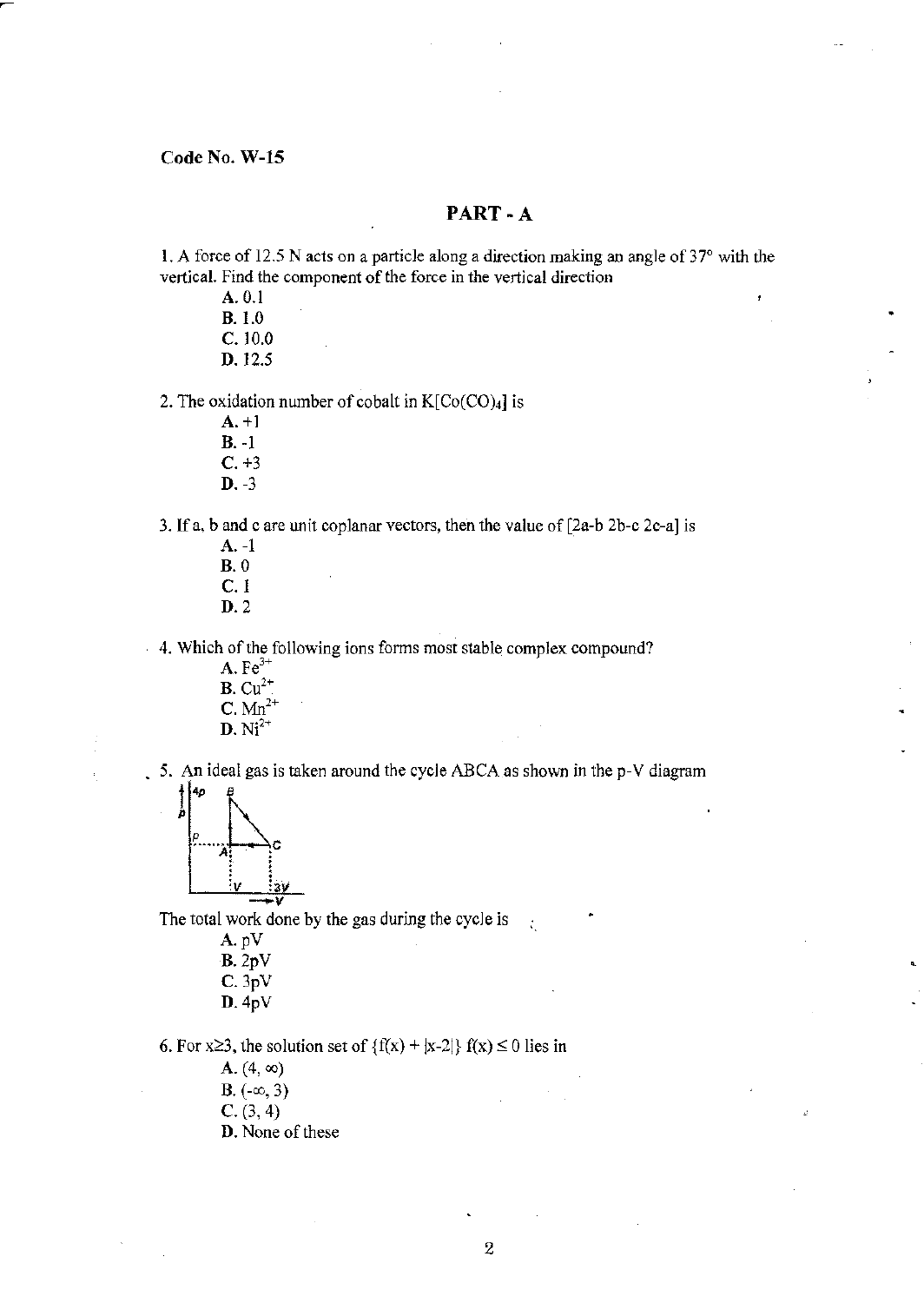7. A 0.023 g of sodium metal is reacted with 100 cm<sup>3</sup> of water. The pH of the resulting solution is?

- A.12 B. II C. 10
- D.9

8. Statement I: In Young's double slit experiments; the two slits are at distance d apart. Interference pattern is observed on a screen at distance D from the slits. At a point on the screen when it is directly opposite to one of the slits, a dark fringe is observed. Then the wavelength of wave is proportional to square of distance of two slits. Statement II: For a dark fringe intensity is zero

A. Statement I is true, Statement II is also true and Statement II is the correct explanation of Statement I

B. Statement I is true, Statement II is also true and Statement II is not the correct explanation of Statement I

C. Statement I is true, Statement II is false

D. Statement I is false, Statement II is true

$$
\begin{bmatrix} 1 & 4 & 4 \end{bmatrix}
$$

9. If the adjoint of a 3×3 matrix P is,  $\begin{bmatrix} 2 & 1 & 7 \\ 1 & 1 & 3 \end{bmatrix}$ , then the possible value(s) of the

determinant of P are

 $A. \pm 1$  $B. \pm 2$  $C. \pm 3$ D.±4

10. If a student drops a stone from a cliff of height 30 m and the time it takes to reach the ground is 2.6 s, then the acceleration due to gravity is

- A. 4.8  $m/s^2$ **B.** 8.8 m/s<sup>2</sup>
- $C. 9.8 m/s<sup>2</sup>$
- D.  $10.8 \text{ m/s}^2$

11. What is the chemical name of baking soda?

A. Sodium carbonate

- B. Sodium bicarbonate
- c. Sodium nitrate
- D. Sodium nitrite

12. What is the 31<sup>st</sup> term of the sequence: 1, 4, 7, 10, .....?

- A.90
- B.91
- C. 92
- D.93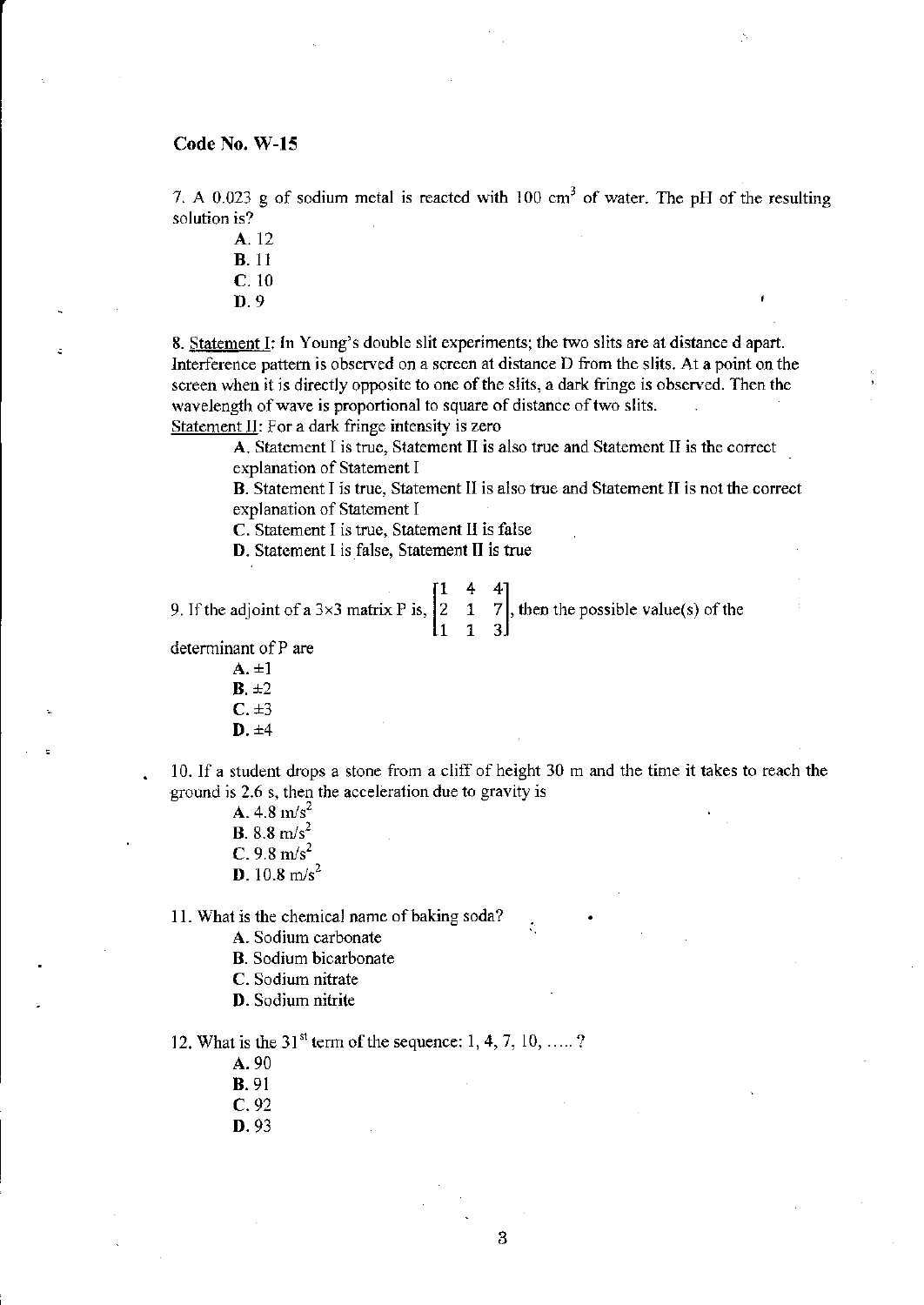- 13. According to Newton's 2nd law the object's acceleration and centripetal force are
	- A. at right angles to each other
	- B. anti-parallel to each other
	- C. make acute angle with each other
	- D. in same direction

14. Based on the first law of thermodynamics, which one of the following is correct?

**A.** For an isothermal processes,  $q = +w$ 

**B.** For an isochoric process,  $\Delta U = -w$ 

C. For a cyclic process,  $q = -w$ 

**D**. For an adiabatic process,  $\Delta U = -w$ 

15. If the order of a matrix A is  $m \times p$ . And the order of B is  $p \times n$ . Then the order of matrix AB is?

A.  $n \times m$ **B.**  $n \times p$  $C. m \times n$ **D**.  $m \times p$ 

16. Statement: All mangoes are golden in colour. No golden-coloured things are cheap. Conclusions:

1. All mangoes are cbeap

II. Golden-coloured mangoes are not cheap.

A. Only conclusion I follows

B. Only conclusion II follows

C. Either I or II follows

D. Neither I nor II follows

17. Current in a 60 W light bulb when it is connected to a  $230$  V power supply is

A. 2.6 A

B. 0.26 A

- C. 0.026 A
- D.22.6A

18. For the reversible reactions,  $A_{(s)} + B_{(g)} \rightleftharpoons C_{(g)} + D_{(g)} \Delta G^{\circ} = -350$  kJ, Which one of the following statements is true?

A, The entropy change is negative

B. The reaction is thennodynamically not feasible

C. Equilibrium constant is greater than one

D. The reaction should be instantaneous

19. The munber that least fits this set: (324, 187,97 and 64) is

- A.324 B.187
- C. 97
- D.64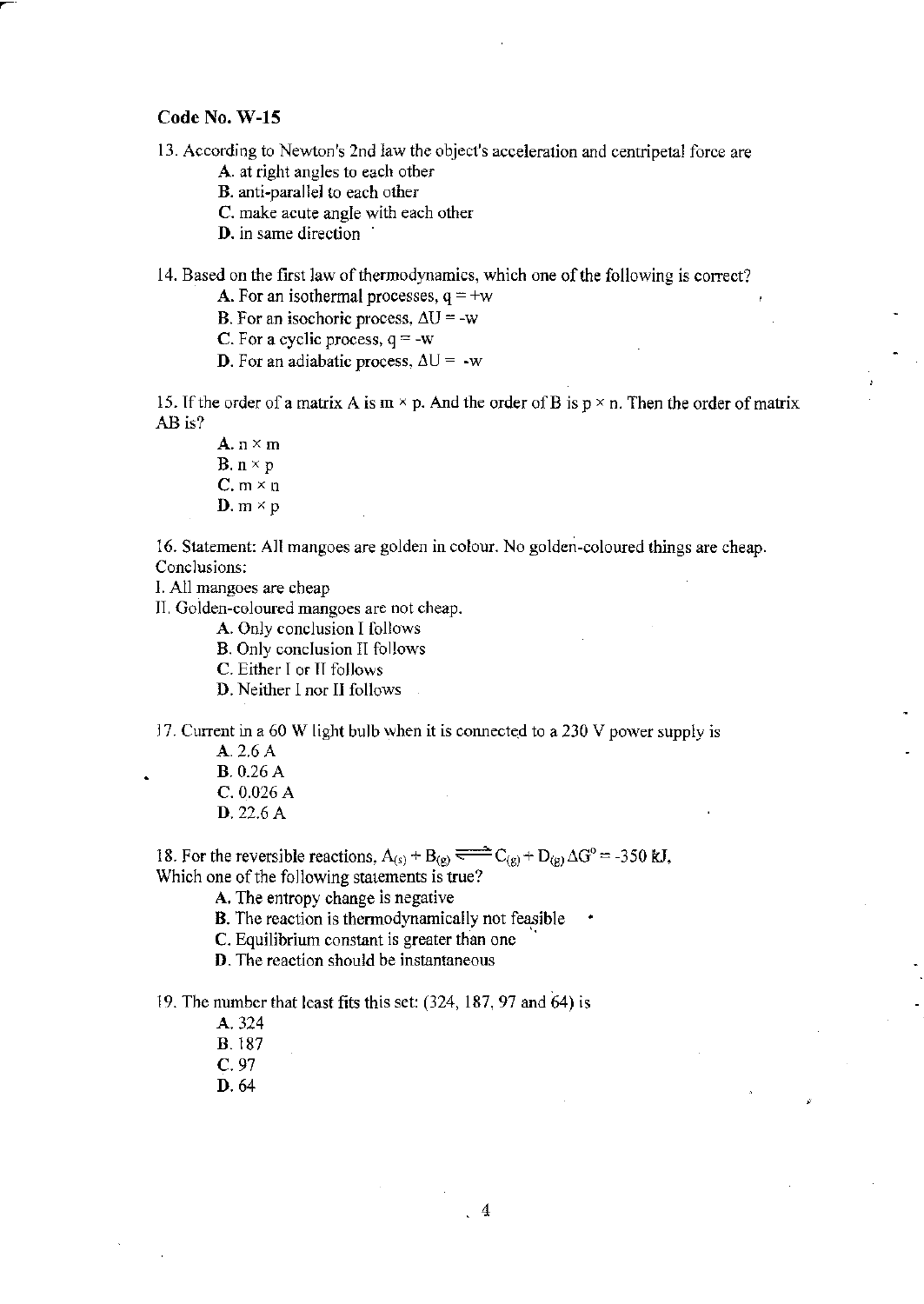20. Which of the following pairs represent units of the same physical quantity?

A. Kelvin and Joule

B. Joule and Calorie

C. Calorie and Kelvin

D. Calorie and Newton

21. The water pollution in river is measured by the dissolved amount of

A. chlorine

B. ozone

C. nitrogen

D. oxygen

22. Most stable isotope in nature is of

 $A. Fe<sup>56</sup>$ 

 $B. C^{12}$ 

 $C. U^{235}$ 

 $D. U^{238}$ 

23. Metalloids are:

A. elements having some properties of both metals and non~metals

B. colloids of metals

C. alloys of alkali metals with other metals

D. metals heavier than lead

24. The solution of 
$$
\int_0^1 \frac{1}{1+x^2} dx
$$
 is



D.l

25. According to Avogadro's hypothesis: .

1. The molecular weights of the perfect gases occupy the same volume under same conditions of temperature and pressure.

2. Product of the gas constant and the molecular weight of an ideal gas is constant.

3. Gases have two values of specific heat.

3. All systems can be regarded as closed systems.

Which of the statements given above is/are correct?

A. I only

B. 2 only

C. Both 1 and 2

D. Neither 1 nor 2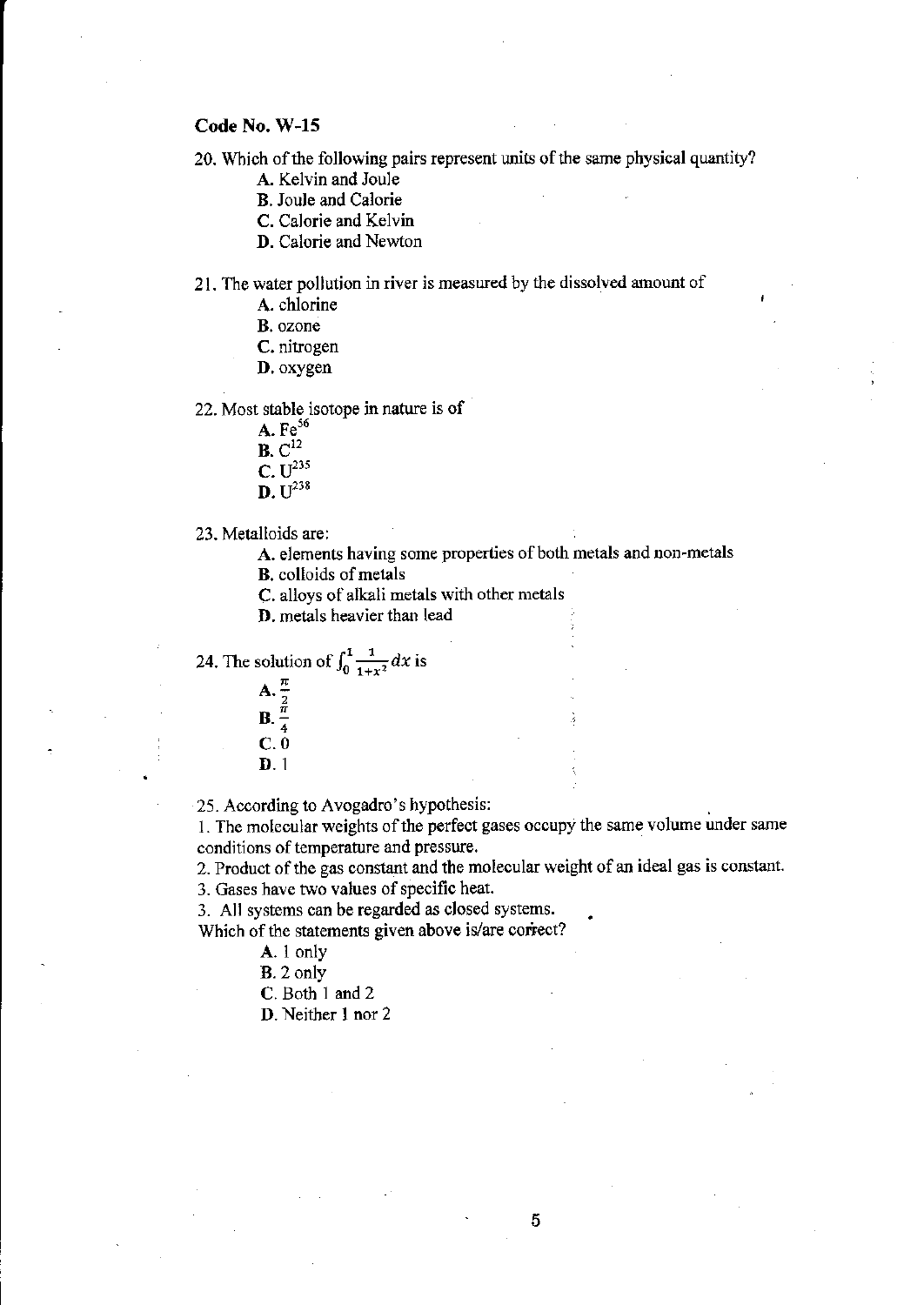### **PART-B**

26. Mateh the following:

| 1. Homogeneous solution.  | a. Distilled water                    |
|---------------------------|---------------------------------------|
| 2. Heterogeneous solution | b. Milk                               |
| 3. Colloidal solution     | c. Orange juice with bulb $\parallel$ |
|                           |                                       |

**Select the correct answer using the codes given below:** 

| A. 1-a, 2-b, 3-c                                                              |
|-------------------------------------------------------------------------------|
| <b>B.</b> I-b, 2-c, 3-a                                                       |
| $C. 1-c. 2-b. 3-a$                                                            |
| $D. 1-a, 2-c, 3-b$                                                            |
|                                                                               |
| 27. If $A = \begin{bmatrix} 2 & 3 \\ 5 & -2 \end{bmatrix}$ , then $A^{-1}$ is |
| $A. \frac{-1}{19}A$                                                           |
| $B. \frac{1}{19}A$                                                            |
| $C. \frac{1}{17}A$                                                            |
| $\mathbf{D} \cdot \frac{-1}{\sigma} \mathbf{A}$                               |

# 28. Match the following:

| Type of Electromagnetic radiation | Wavelength (m)                 |  |  |
|-----------------------------------|--------------------------------|--|--|
| A. Infrared radiation             | $\frac{1.10^{-12}}{2.10^{-5}}$ |  |  |
| $  B. X-rays$                     |                                |  |  |
| C. UV radiation                   | $3.10^{-10}$                   |  |  |
| D. Gamma rays                     | $4.10^{-8}$                    |  |  |

Select the correct answer using the codes given below:

A. a-2, b-3, e-4, d-I B. a-I, b-4, c-3, d-2 C. a-I, b-3, c-4, d-2 D. a-2, b-4, e-3, d-I

**29. What is the value ofx-y+z from the following equation** 

| $[x + y + z]$ |                |
|---------------|----------------|
| $x + z$       |                |
| $y + z$       | $\binom{5}{7}$ |
| A. 21         |                |
| <b>B.5</b>    |                |
| C.17          |                |
| D. 1          |                |

÷,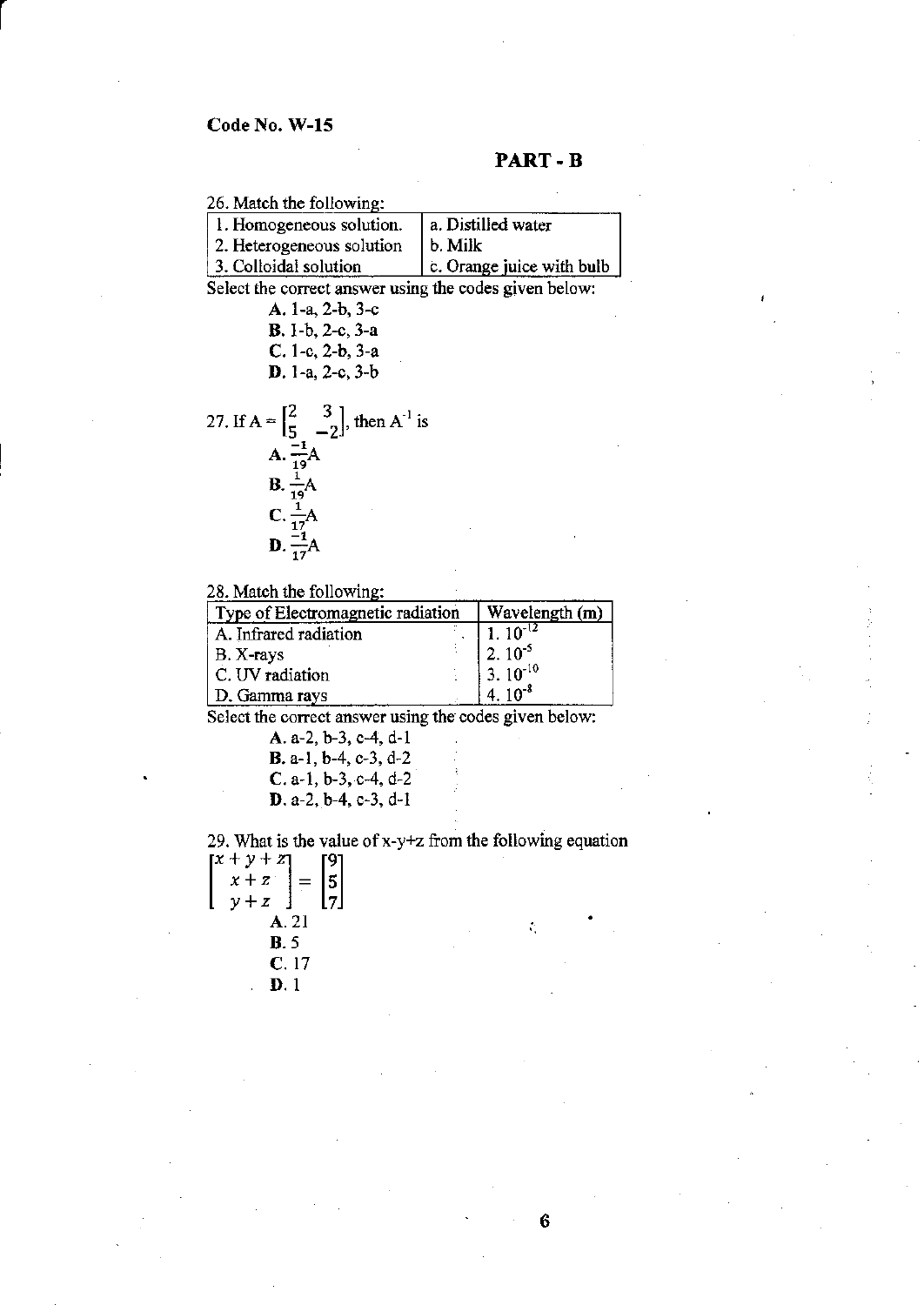30. Match the following:

| Element             | Source of Symbol |
|---------------------|------------------|
| a. Sodium           | 1. Argentum      |
| b. Iron             | 2. Wolfram       |
| $\vert$ c. Tungsten | 3. Ferrum        |
| d. Silver           | 4. Natrium       |

Select the correct answer using the codes given below:

A.  $a-2$ ,  $b-3$ ,  $c-4$ ,  $d-1$  $B. a-4, b-2, c-1, d-3$  $C. a-4, b-3, c-2, d-1$  $D. a-2, b-4, c-1, d-3$ 

31. An ideal diatomic gas is enclosed in an insulated cylindrical chamber at temperature 300K. The chamber is closed by a freely movable mass~less piston, whose initial height from the base is 1m. Now the gas is heated such that its temperature becomes 400K at constant pressure. The new height (in m) of the piston from base is:



32. Two litres of an ideal gas at a pressure of 10 atm expands isothermally against a constant external pressure of 1 atm until its total volume is 10 litres. How much heat is absorbed in the expansion?

A. 10 litre-atm

- B. 8 litre-atm
- C. 12 litre-atm
- D. 6 litre-aim

33. The solution of the integral  $\int \frac{(1+i\log x)^2}{x} dx$  is ............... (Z is a constant)

A.  $\frac{1}{3}(1 + log x)^3 + Z$  $B. \frac{1}{5}(1 + log x)^3 + Z$  $C.\frac{1}{3}(1 + log x)^5 + Z$  $D \cdot \frac{1}{5}(1 + log x)^5 + Z$ 

34. The pair  $NH_3$  and  $BH_3$  is isoelectric with which of the following compounds mentioned below:

7

| $\mathbf{A}.\ \mathbf{B}_2\!\mathrm{H}_6$ |
|-------------------------------------------|
| B. C <sub>2</sub> H <sub>6</sub>          |
| $\mathbf{C}$ . $\mathrm{C_2H_4}$          |
| D. CO <sub>2</sub>                        |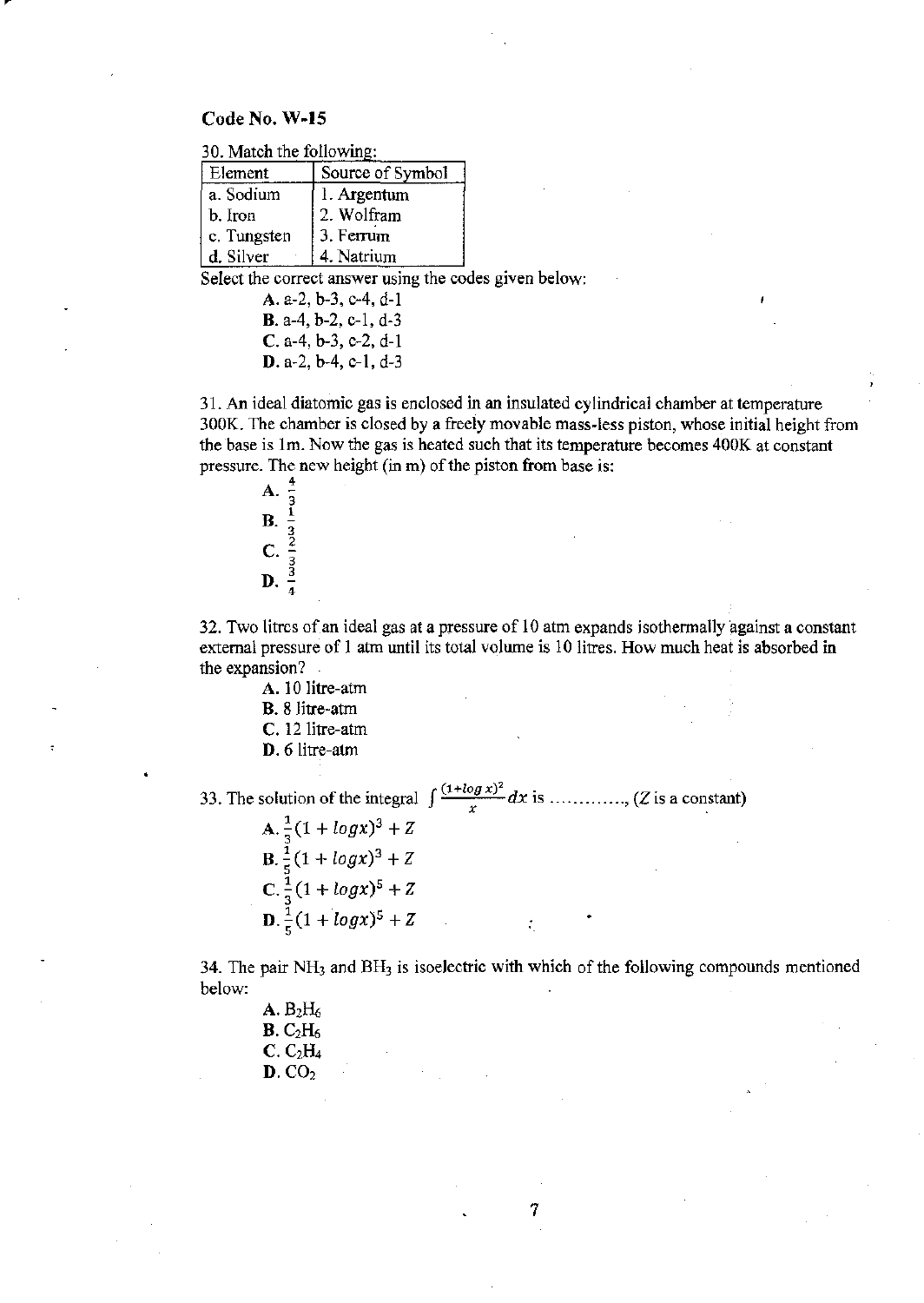35. A spherical ball of radius R is floating in a liquid with half of its volume submerged in the liquid. Now the ball is displaced vertically by small distance inside the liquid. The frequency of oscillation  $(f)$  of ball is

**A.** 
$$
\frac{1}{2\pi} \sqrt{\frac{2g}{R}}
$$
  
**B.** 
$$
\frac{1}{2\pi} \sqrt{\frac{3g}{R}}
$$
  
**C.** 
$$
\frac{1}{2\pi} \sqrt{\frac{3g}{R}}
$$
  
**D.** 
$$
\frac{1}{2\pi} \sqrt{\frac{3g}{2R}}
$$

36. The position vector of the mid-point of the vector joining the points P(2, 3, 4) and Q(4, 1. -2)

A.  $2\hat{i} + 3\hat{j} + 4\hat{k}$ **B.**  $3\hat{i} + 2\hat{j} + \hat{k}$ **c**.  $\hat{i} + 3\hat{j} + 2\hat{k}$ **D**.  $2\hat{i} + \hat{j} + 3\hat{k}$ 

37. A point object is moving with velocity  $0.01$  m/s on principal axis towards a convex lens of focal length 30 em. When object is at a distance of 40 em from the lens, the rate of change of position of the image is

A. 0.09 m/s **B.**  $0.9 \text{ m/s}$  $C. 0.01$  m/s  $D. 0.1$  m/s

38. What will be the wavelength of a ball of mass 0.1 kg moving with a velocity of 10 m  $\sin^3$ ?  $(h = 6.626 \times 10^{-34}$  Js)

**• A.** 896.7 x  $10^{-34}$  m **B.** 044.8 x  $10^{-34}$ m C.  $6.626 \times 10^{-34}$  m D. 100 m

39. The value of ' $\lambda'$  when the projection of  $\vec{a} = \lambda \hat{i} + \hat{j} + 4\hat{k}$  on  $\vec{b} = 2\hat{i} + 6\hat{j} + 3\hat{k}$  is 4 units

A.3 **B.** 5 C.7 D.8

40. Which of the following ions have the highest value of ionic radius?

 $A. Li<sup>+</sup>$ **B.F**  $C. O<sup>2</sup>$  $\mathbf{D}$ .  $\mathbf{B}^{3+}$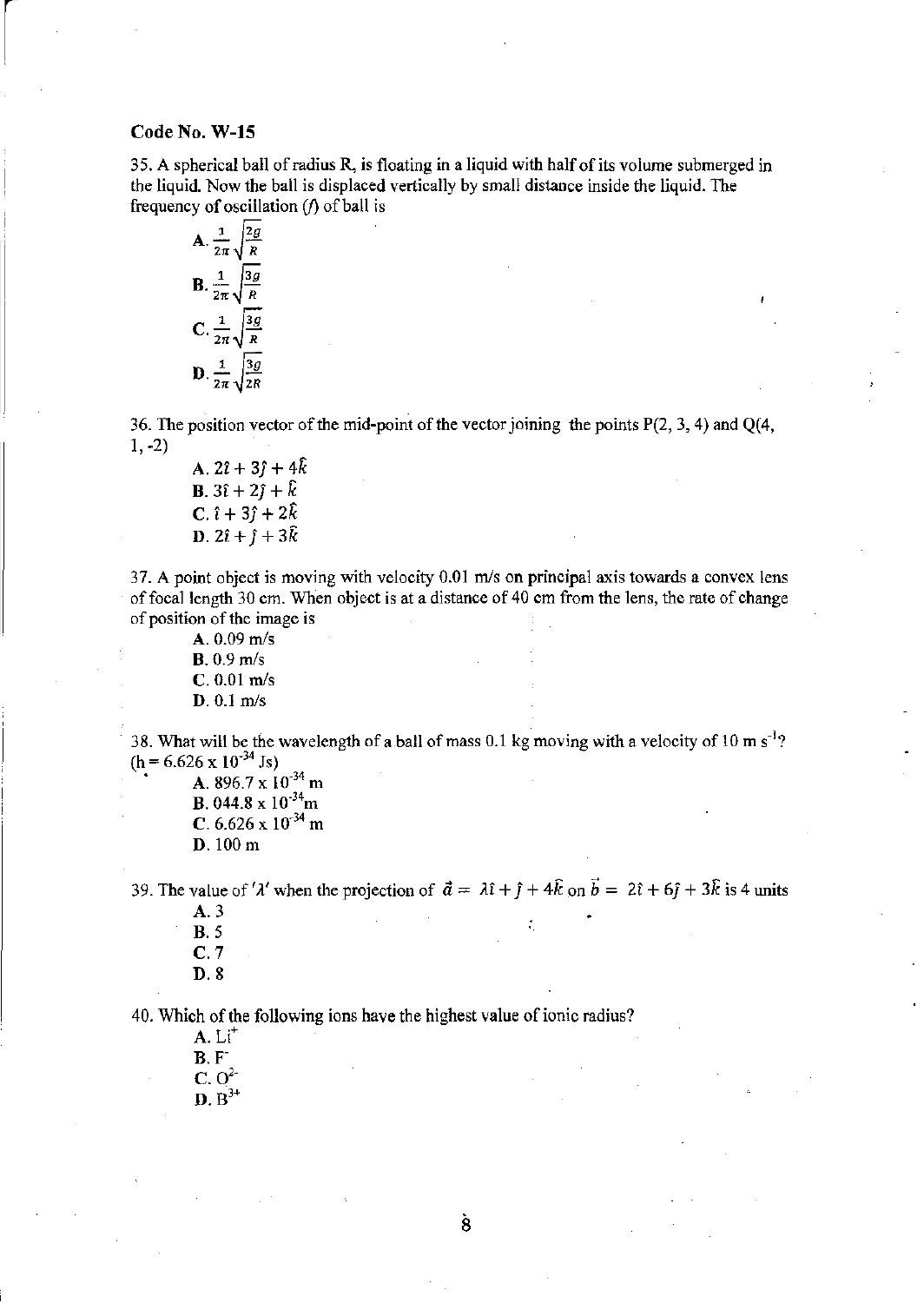41. A large open tank has two holes in the wall. One is a square hole of side L at a depth *y*  from the top and the other is a circular hole of radius *R* at a depth *4y* from the top. When the tank is completely filled with water, the quantities of water flowing out per second from both holes are the same. Then, what is the value of  $R$ ?



42. The binary operation  $\ast$ :  $R \times R \rightarrow R$  is defined as  $a \ast b = 2a + b$ . The value of  $(2 \ast 3) \ast 4$  is

A.14

- B.16
- C.18
- D.20
- 43. The current across the AC source is given as,  $I = I_1 \cos \omega t + I_2 \sin \omega t$ . The rms value of current is



44. Which of the following oxides is amphoteric in nature?

A.CaG **B.** CO<sub>2</sub>  $C.$  SiO<sub>2</sub>  $D.$  SnO<sub>2</sub>

45. Five numbers 10,7,5,4 and 2 are to be arranged in a sequence from left to right following the direction given below:

1. No two odd or even numbers are next to each other

2. The second number from the left is exactly half of the left most number

3. The middle number is exactly twice the right most number

Which is the second number from the right?

- A.2
- B.4
- C.7
- D.1O

46. The area bounded by the lines  $3x+2y=14$ ,  $2x-3y=5$  in the first quadrant is

- A. 15.25
- B. 14.50
- C. 15.75
- D. 14.35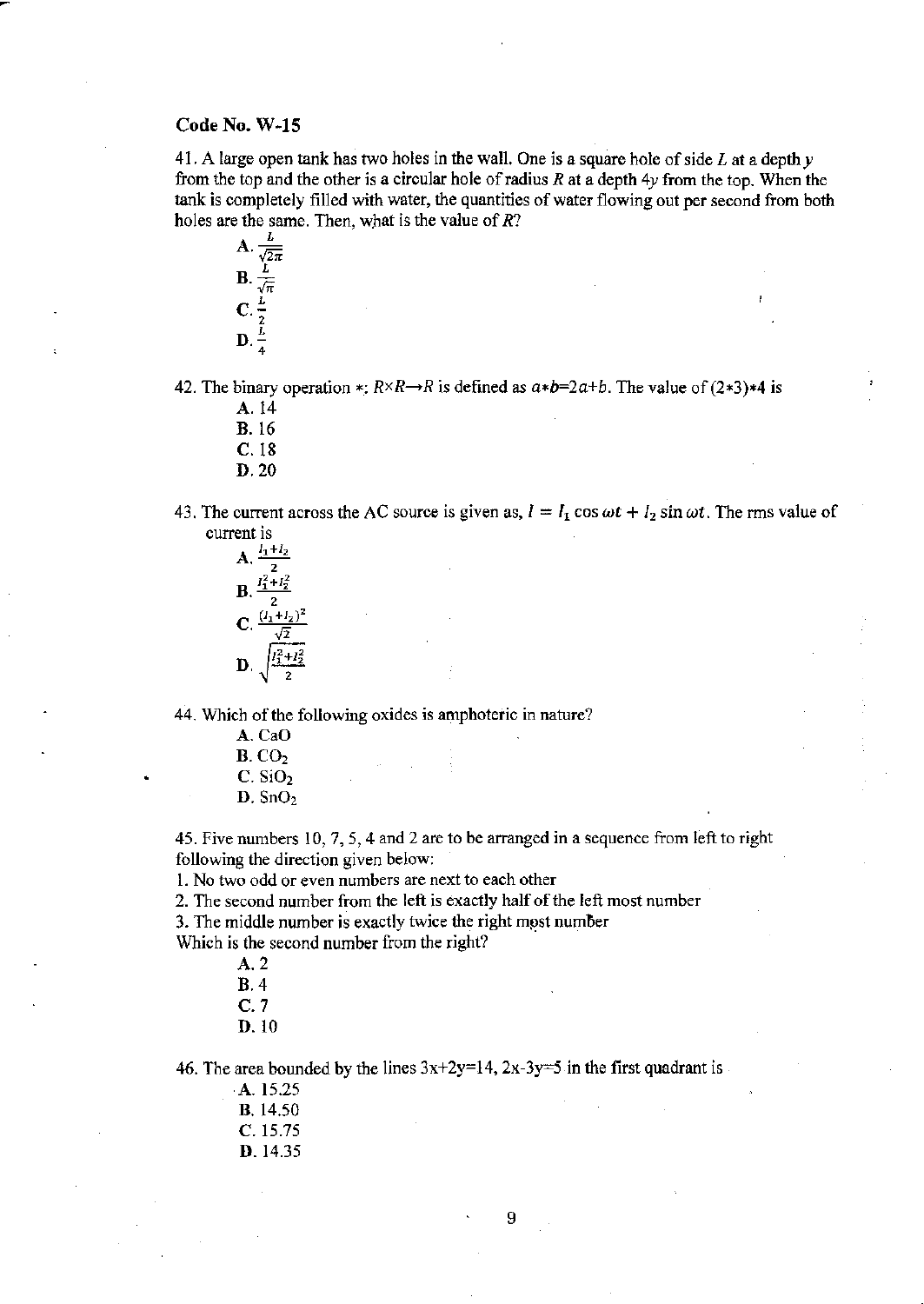$\vert$ 

**47. The half-life of a radioisotope is four hours. lfthe initial mass of isotope was 200g, the mass of it remaining after 24 hours undecayed is?** 

A. 1.042g B.4.167g C.3.125g D.2.084g

48. An electromagnetic wave, going through vacuum is described by  $E = E_0 \sin(kx \pm \omega t)$ . **Which of the following is independent** of wavelength?

 $A. k/ \omega$ B. *kw*  c. both (a) and (b) are correct D. both (a) and (b) are wrong

**49. An electric field of 300 V m-<sup>I</sup>is confined to a circular area 10 em in diameter.** If the electric field is increasing at the rate of 20 V  $m^{-1}s^{-1}$ , the magnitude of magnetic field at a **point 15 em from the centre** of the **circle will be** 

A.  $1.85 \times 10^{-15}$  T **B.** 3.70  $\times$  10<sup>-16</sup> T C.  $1.85 \times 10^{-18}$  T D. 0.85  $\times$  10<sup>-17</sup> T

**50. For one molar aqueous solution** of the **following compounds which one will show the highest freezing point?** 

A.  $[Co(H<sub>2</sub>O)<sub>3</sub>Cl<sub>3</sub>].3H<sub>2</sub>O$ **B.**  $[Co(H_2O)_5Cl]Cl_2.H_2O$ **C.**  $[Co(H_2O)_6]Cl_3$ **D.**  $[Co(H<sub>2</sub>O)<sub>4</sub>Cl<sub>2</sub>]Cl<sub>2</sub>Cl<sub>2</sub>H<sub>2</sub>O$ 

.51. If  $\vec{p}$  is a unit vector and  $(\vec{x} - \vec{p})$ .  $(\vec{x} + \vec{p}) = 80$ , then  $|\vec{x}|$  is

| A. 9  |                  |
|-------|------------------|
| B. 7  |                  |
|       | $\mathbf{C}.$ 13 |
| D. 21 |                  |

**52. In the following equation, x,** *t* **and Frepresent displacement, time and force respectively.**   $F = a + bt + \frac{1}{\sqrt{1 + t}} + A \sin (\omega t + \varphi)$ , The dimensional formula for A×d is

|                                |  | $\mu$ one (see $\mu$ y $\mu$ ), the unnemotion |
|--------------------------------|--|------------------------------------------------|
| <b>A.</b> $[M_5^{6+xd}L^6T^1]$ |  |                                                |
| <b>B.</b> $[M^0 L^{-1} T^0]$   |  |                                                |
| <b>C.</b> $[M^1L^0T^0]$        |  |                                                |
| <b>D.</b> $[M^1L^1T^1]$        |  |                                                |

**53. A compound (60 g) on analysis gave C=24 g, H=4 g and 0=32 g. Its empirical fonnula is** 

 $A. C<sub>2</sub>H<sub>2</sub>O$  $B. C<sub>2</sub>H<sub>4</sub>O<sub>2</sub>$  $C.$  CH<sub>2</sub>O  $D. CH<sub>2</sub>O<sub>2</sub>$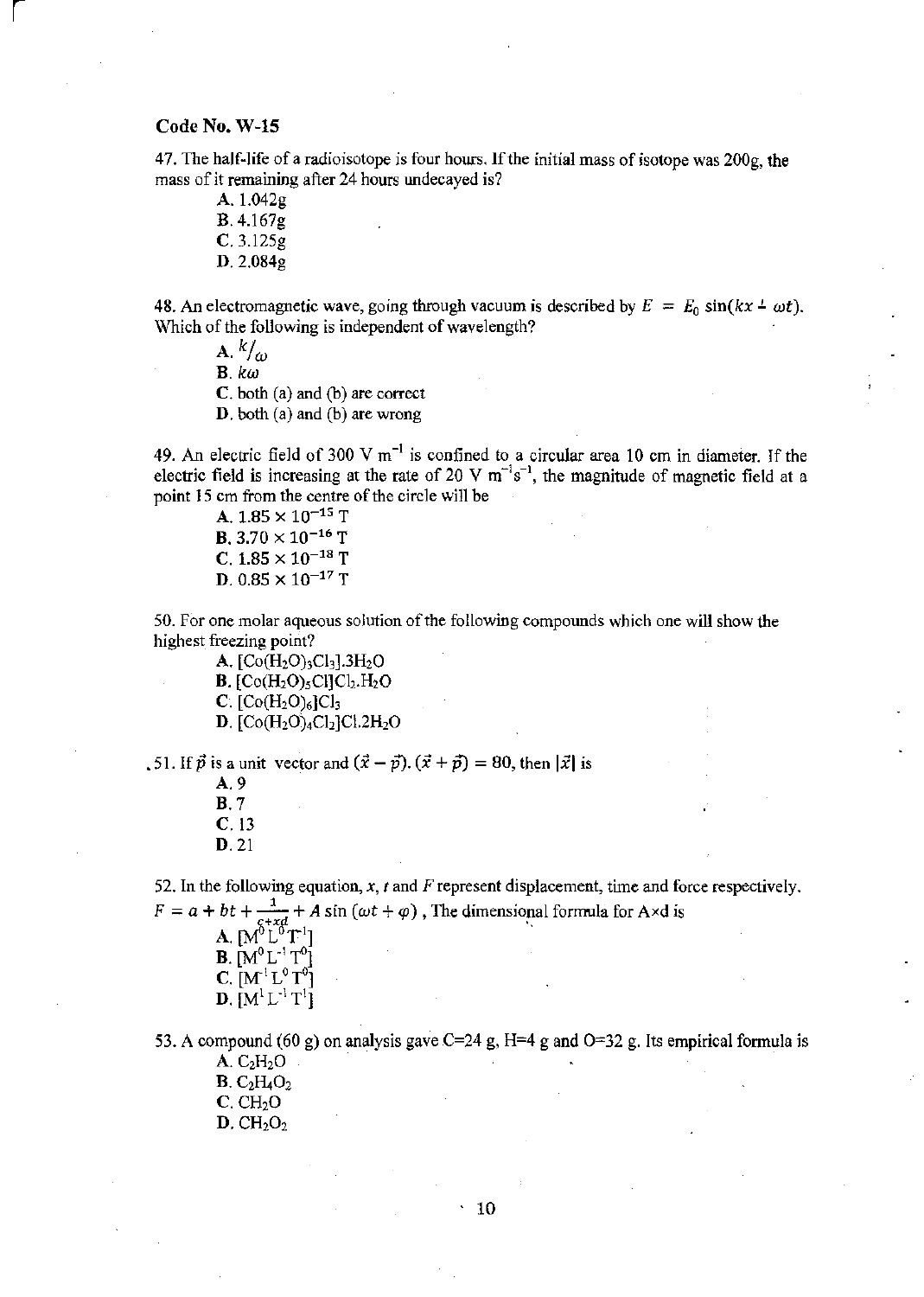54. If 
$$
f(x) = \sqrt{\frac{\sec x - 1}{\sec x + 1}}
$$
, then  $f'(\frac{\pi}{2})$  is  
\n**A.**  $\frac{\pi}{2}$   
\n**B.** 1  
\n**C.**  $\frac{\pi}{4}$   
\n**D.** 0

55. A uniform disc of radius  $R$  lies in  $x-y$  plane with its centre at origin. Its moment of inertia about the axis  $x = 2R$  and  $y = 0$  is equal to the moment of inertia about the axis  $y = d$  and  $z =$ 0, where *d* is equal to

 $\mathbf{A}, \frac{4}{3}R$ B. 3R  $C. \frac{\sqrt{17}}{2} R$ **D.**  $\frac{\sqrt{15}}{2}R$ 

56. The correct order of increasing basic nature for the bases  $NH<sub>3</sub> CH<sub>3</sub>NH<sub>2</sub>$ , (CH<sub>3</sub>)<sub>2</sub>NH is A.  $(CH_3)_2NH < NH_3 < CH_3NH_2$ 

**B.** NH<sub>3</sub> < CH<sub>3</sub>NH<sub>2</sub> < (CH<sub>3</sub>)<sub>2</sub>NH

**C**. CH<sub>3</sub>NH<sub>2</sub> < (CH<sub>3</sub>)<sub>2</sub>NH < NH<sub>3</sub>

**D.**  $CH_3NH_2 < NH_3 < (CH_3)2NH$ 

57. The daily rainfall in Hyderabad during summer monsoon has a

A. continuous distribution

B. discrete distribution

C. combination of both discrete and continuous distribution

D. Constant zero

58. The mass of a hydrogen molecule is  $3.32 \times 10^{-27}$  kg. If  $10^{23}$  molecules are colliding per second on a stationary wall of area 2 cm<sup>2</sup> at an angle of  $45^{\circ}$  to the normal to the wall and reflected elastically with a speed  $10^3$  m s<sup>-1</sup>. Find the pressure exerted on the wall (in N m<sup>-2</sup>)

A. 3.32  $\times$  10<sup>-24</sup> **B.** 2.347  $\times$  10<sup>-24</sup> C. 2.347  $\times$  10<sup>3</sup> **D.** 3.32  $\times$  10<sup>3</sup>

59. A water sample has ppm level concentration of the following anions:  $F =10$ ;  $SO<sub>4</sub><sup>2</sup> =100$ ;  $NO<sub>3</sub> = 50$ . The anions/anions that make/makes the water unsuitable for drinking is/are

A. both  $SO_4^2$  & NO<sub>3</sub>

B. only  $F^-$ C. only *sol-***D.** only  $NO_3^-$ 

60, In a scatter plot of X versus Y that has a negative correlation,

A. As X decreases, Y decreases

B. As X decreases, Y increases

C. As X increases, Y increases

D. For every unit increase of X, the Y increases by 2.73 times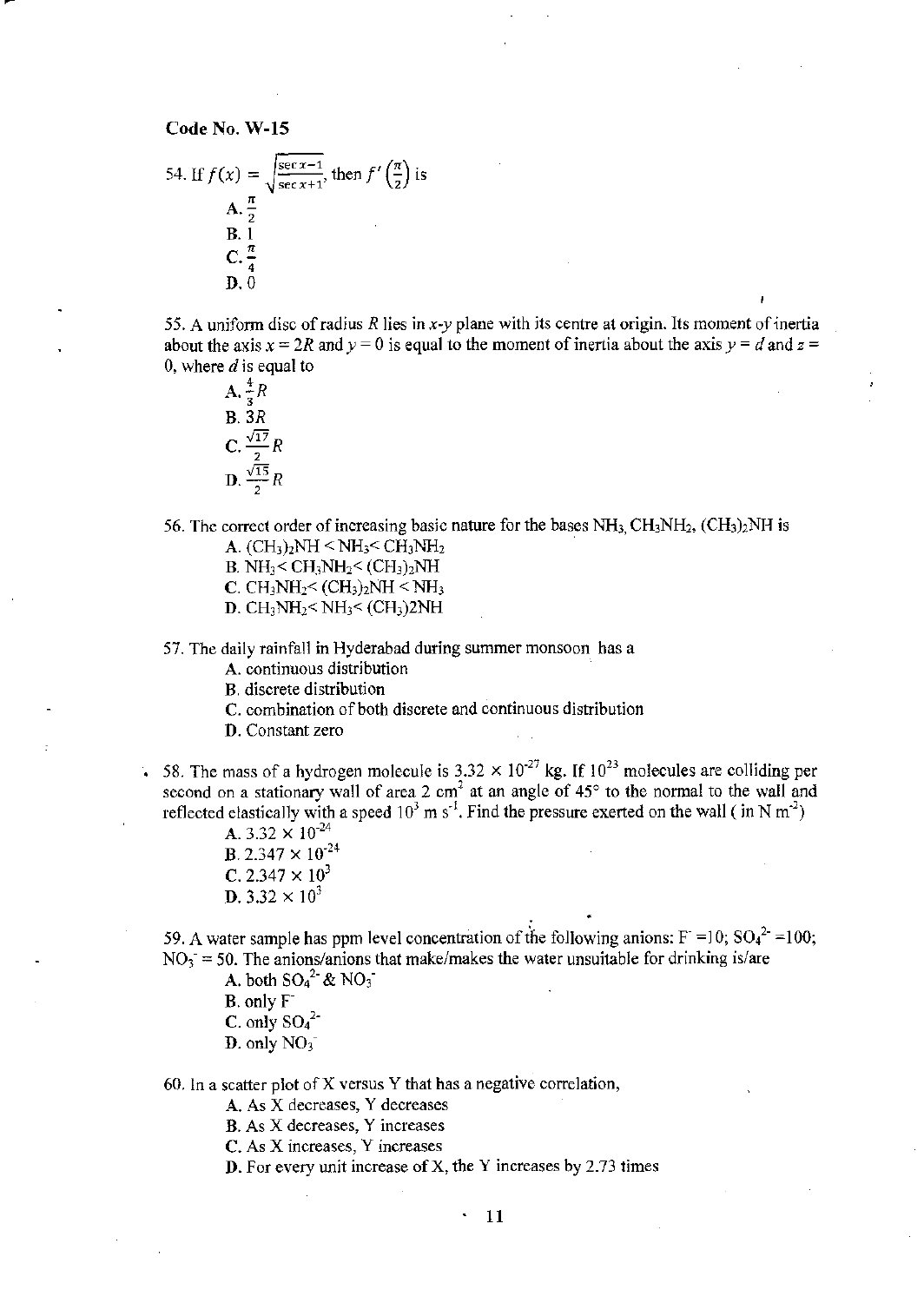61. Two point masses  $m_1$  and  $m_2$  are initially at rest and at infinite distance apart. They start moving towards one another under their mutual gravitational field. Their relative speed when they are at a distance *d* 

**A.** 
$$
\sqrt{2G(m_1 + m_2)}
$$
  
\n**B.**  $\sqrt{\frac{2G(m_1 + m_2)}{d}}$   
\n**C.**  $\sqrt{\frac{2G(m_1 m_2)}{d}}$   
\n**D.**  $\sqrt{\frac{2Gd}{(m_1 + m_2)}}$ 

62. Which of the following kinds of isomerism can nitroethane exhibit?

A. Metamerism

B. Functional isomerism

C. Tautomerism

**D.** Position isomerism

63. A ball is thrown in the air. Its height at any time t is,  $h = 3 + 14t - 5t^2$ . Its maximum height is

A. 19.2 m

B. 12.8 m

C. There is no way to decide with the given information

D. Sm

64. The Poisson's ratio for a material is 0.1. If the longitudinal strain of a rod of this material is  $1 \times 10^{-3}$ , find the percentage change in the volume of the rod.

•

÷.

A.1.12% B.l1.2% C.112% D.O.12%

65. Which of the following is a soft base?

 $A. NH<sub>3</sub>$  $B. R<sub>2</sub>S$  $C. Cu<sup>+</sup>$  $D. H<sub>2</sub>O$ 

66. The order of the following differential equation  $-(d^2x/dx^2)^4 + (dy/dx)=3$  is

A.3 B.l

C.2

D.4

67. The chemical formula for Sucrose is

- $A. C_{12}H_{22}O_{11}$ **B.**  $C_6H_{12}O_6$  $C. C<sub>5</sub>H<sub>10</sub>O<sub>5</sub>$
- $D. C_{12}H_{22}O_5$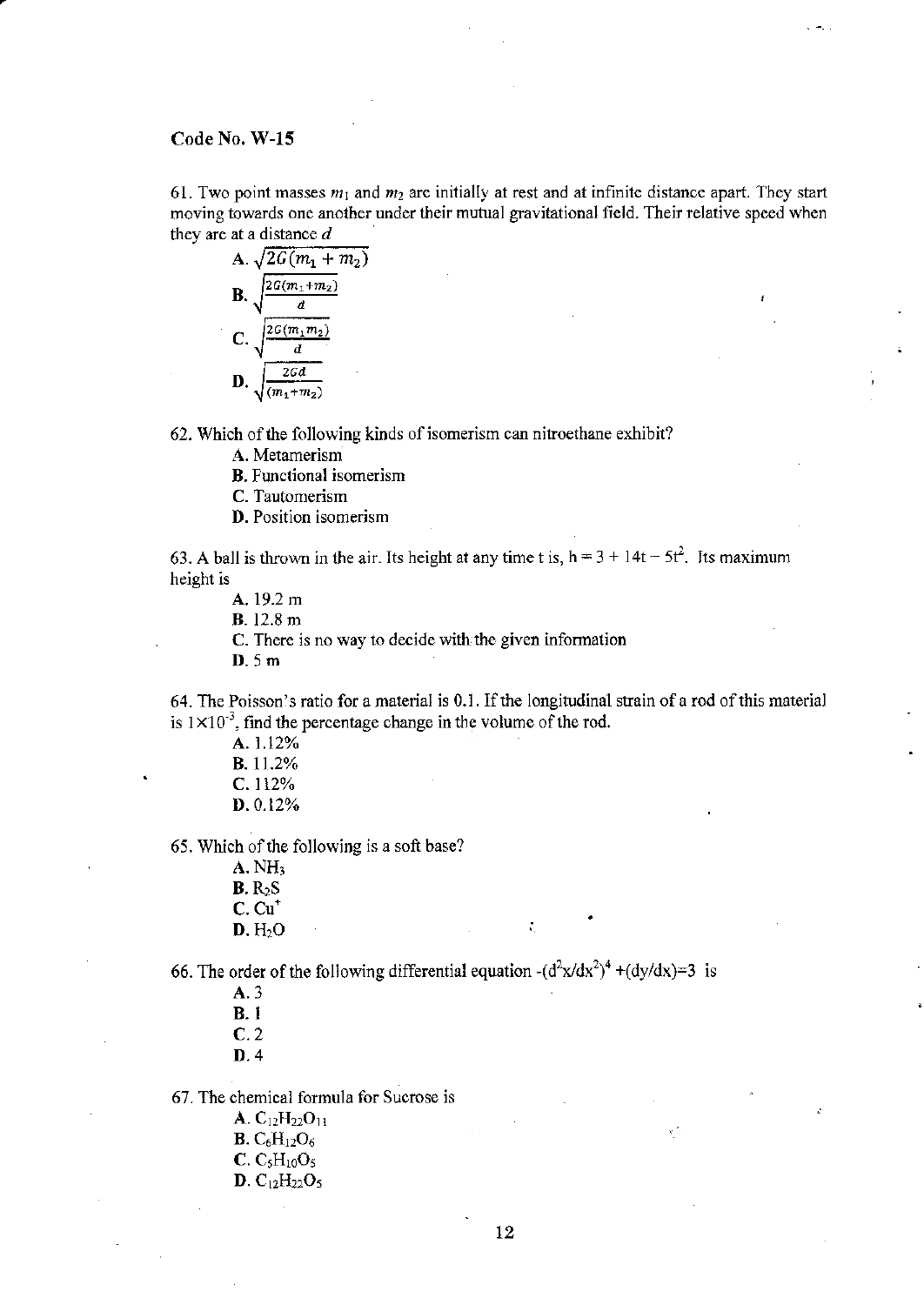68. A He<sup>+</sup> ions is at rest and is in ground state. A neutron with initial kinetic energy K collides head on with the He<sup> $+$ </sup>ion. Find the minimum value of K so that there can be an inelastic collision between these two particles.

A, 40 eV

**B**. 48 eV

C. 51 eV

D, 54 eV

69. Which of the following is INCORRECT, as per Rutherford's scattering experiment? A. The atom is neutral

B. There exists large space between the electrons and nucleus of the atom

C. Electrons can change orbits when they emit energy

D. The nucleus is positively charged

70. Consider the following reaction:

 $C_2H_5OH + H_2SO_4 \rightarrow \text{Product}$ 

Among the following, which one cannot be formed as a product under any condition? A. Diethyl ether

B. Ethyl hydrogen sulphate

C. Ethylene

D. Acetylene

71. For an arbitrary scalar A,  $\nabla \times \nabla A$  =

A.O

B. VA

 $C. \nabla^2 A$ 

D. None of the above

72. If for a real continuous function f(x),  $f(a)f(b) < 0$ , then in the range of [a, b] for  $f(x) = 0$ , there is

A. only one root

B. at least one root

C. no root

D. Given information is insufficient to conclude

73. Coriolis force deflects the direction of an air current the northern hemisphere

A. to its left '

B. upwards

C. to its right

**D.** downwards

74. The triple point of water occurs at

A, 273.16 K

**B**. 0.01 K

C. 32,018 K

D,273.l6'C